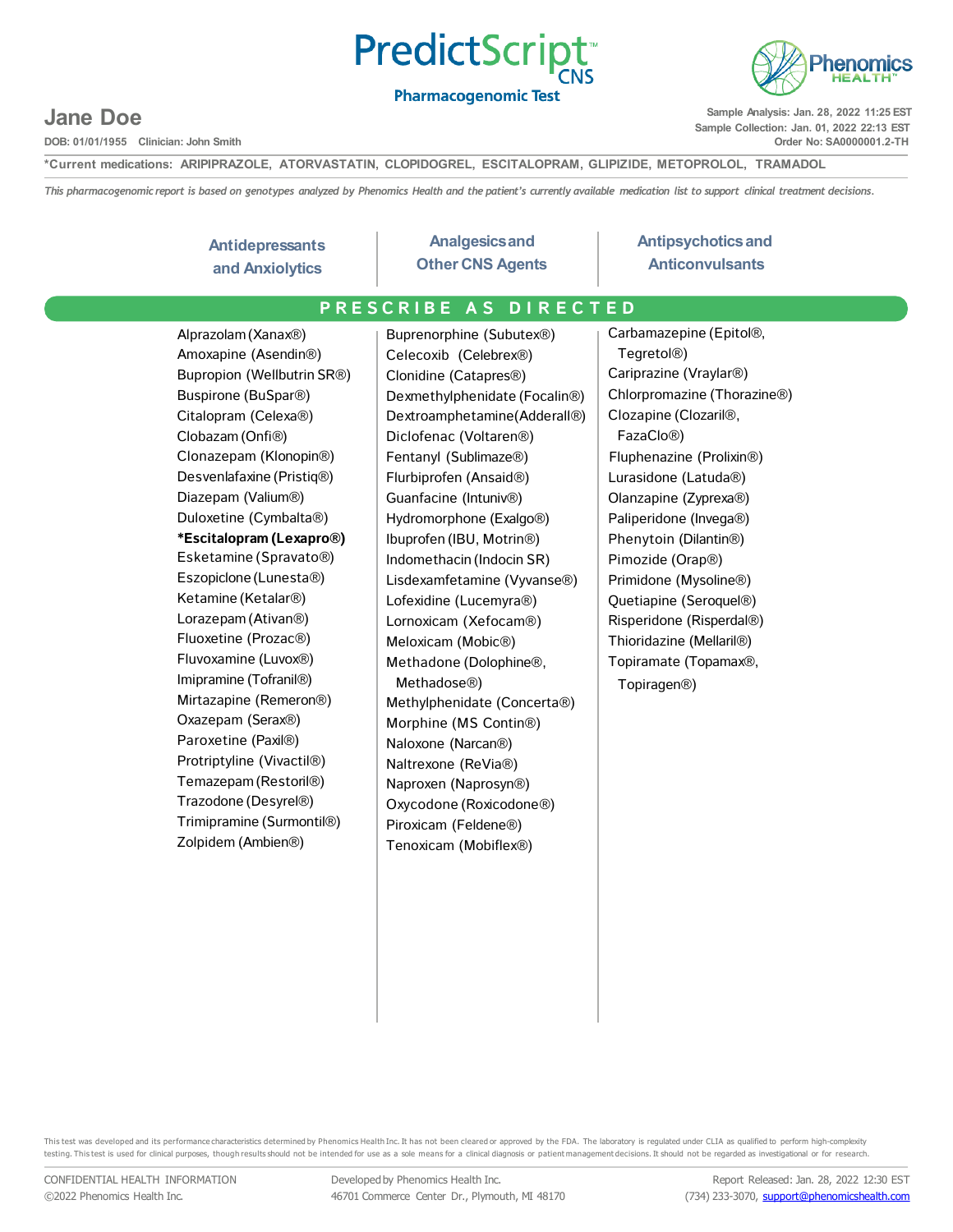



**DOB: 01/01/1955 Clinician: John Smith**

**Sample Analysis: Jan. 28, 2022 11:25 EST Sample Collection: Jan. 01, 2022 22:13 EST Order No: SA0000001.2-TH**

**\*Current medications: ARIPIPRAZOLE, ATORVASTATIN, CLOPIDOGREL, ESCITALOPRAM, GLIPIZIDE, METOPROLOL, TRAMADOL**

This pharmacogenomic report is based on genotypes analyzed by Phenomics Health and the patient's currently available medication list to support clinical treatment decisions.

| <b>Antidepressants</b><br>and Anxiolytics                                                                                                                    | <b>Analgesics and</b><br><b>Other CNS Agents</b>                                                                                                                                                                               | <b>Antipsychotics and</b><br><b>Anticonvulsants</b>                                                                                                                                                                                         |
|--------------------------------------------------------------------------------------------------------------------------------------------------------------|--------------------------------------------------------------------------------------------------------------------------------------------------------------------------------------------------------------------------------|---------------------------------------------------------------------------------------------------------------------------------------------------------------------------------------------------------------------------------------------|
| MAJOR                                                                                                                                                        | <b>GENE-DRUG</b>                                                                                                                                                                                                               | <b>INTERACTIONS</b>                                                                                                                                                                                                                         |
| Amitriptyline (Elavil®)<br>Clomipramine (Anafranil®)<br>Desipramine (Norpramin®)<br>Vilazodone (Viibryd®)                                                    | 5<br>Donepezil (Aricept®)<br>4<br>Codeine (Fioricet <sup>®</sup> )<br>5<br>4<br>*Tramadol (Ultram®)<br>3<br>2, 5<br>3                                                                                                          | Brexpiprazole (Rexulti®)<br>4<br>Brivaracetam (Briviact®)<br>4<br>Fosphenytoin (Cerebyx®)<br>1,2,4<br>Haloperidol (Haldol®)<br>4<br>lloperidone (Fanapt <sup>®</sup> )<br>2,4<br>3<br>Lamotrigine (Lamictal®)<br>Ziprasidone (Geodon®)<br>3 |
| <b>MODERATE</b>                                                                                                                                              | <b>GENE-DRUG</b>                                                                                                                                                                                                               | <b>INTERACTIONS</b>                                                                                                                                                                                                                         |
| Doxepin (Sinequan <sup>®</sup> )<br>Nortriptyline (Pamelor®)<br>Sertraline (Zoloft <sup>®</sup> )<br>Venlafaxine (Effexor XR®)<br>Vortioxetine (Trintellix®) | Amphetamine(Adderall®)<br>2,4<br>1,4<br>5<br>Atomoxetine<br>4<br>(Strattera®)<br>2,4<br>4<br>Hydrocodone (Lorcet<br>4<br>HD®, Lortab®, Norco®)<br>3<br>Galantamine<br>4<br>Lithium (Eskalith®,<br>Lithobid <sup>®</sup> )<br>2 | *Aripiprazole (Abilify®)<br>2,4<br>Oxcarbazepine (Trileptal®)<br>1,2<br>Perphenazine (Trilafon®)<br>2,4<br>Valproic Acid (Depakene®)<br>$\overline{2}$                                                                                      |

### **C L I N I C A L I M P A C T**

- 1. Medication is contraindicated by the FDA for this genotype.
- 2. Genotype may result in higher risk for adverse drug reactions.
- 3. Genotype may result in reduced efficacy.
- 4. Higher systemic concentrations may require lower doses.
- 5. Lower systemic concentrations may require higher doses. 6. Medication efficacy is based on clinical values other than genotype.

This test was developed and its performance characteristics determined by Phenomics Health Inc. It has not been cleared or approved by the FDA. The laboratory is regulated under CLIA as qualified to perform high-complexity testing. This test is used for clinical purposes, though results should not be intended for use as a sole means for a clinical diagnosis or patient management decisions. It should not be regarded as investigational or for

CONFIDENTIAL HEALTH INFORMATION ©2022 Phenomics Health Inc.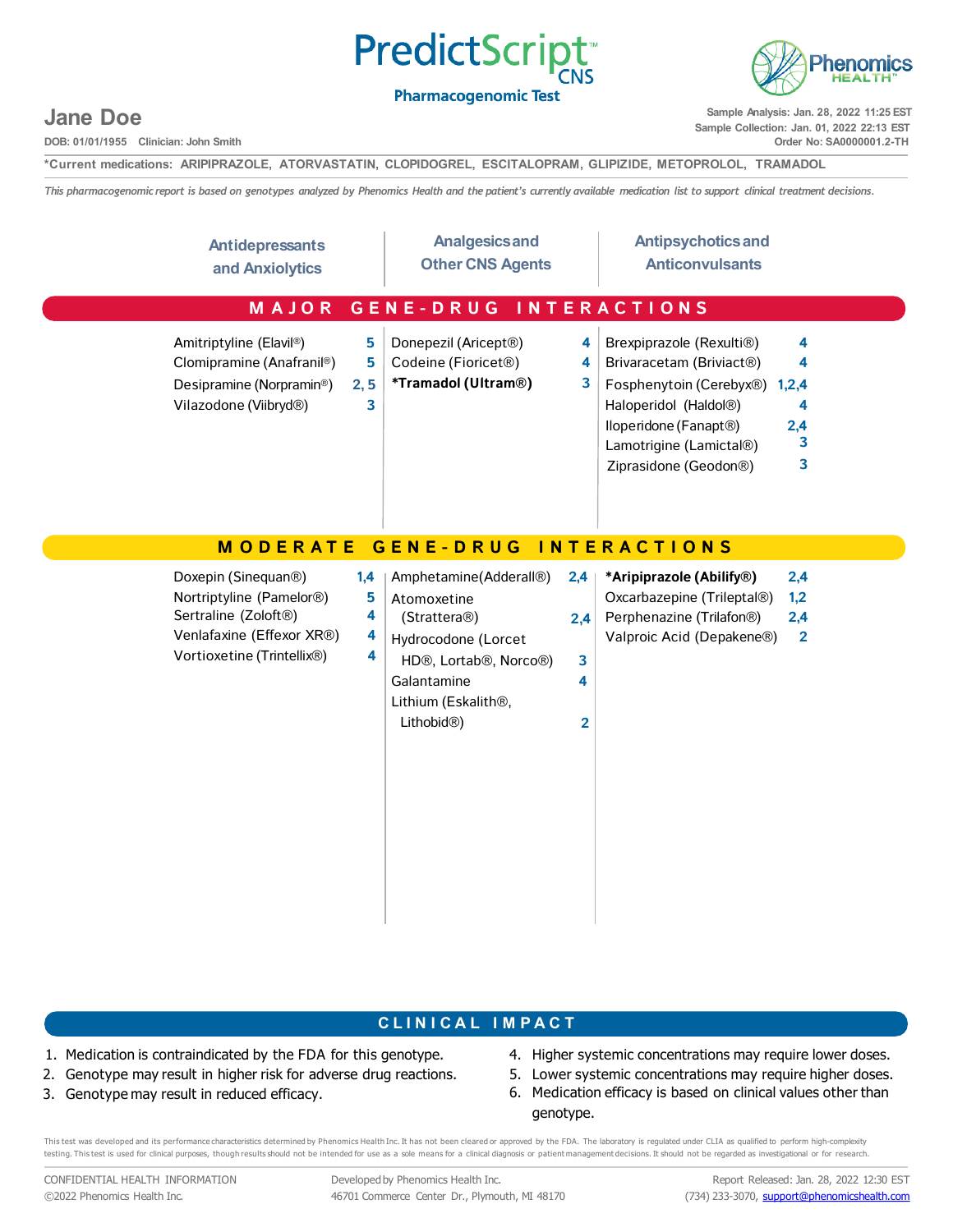

**DOB: 01/01/1955 Clinician: John Smith**

**Sample Analysis: Jan. 28, 2022 11:25 EST Sample Collection: Jan. 01, 2022 22:13 EST Order No: SA0000001.2-TH**

| <b>MEDICATIONS AFFECTED BY MAJOR INTERACTIONS</b> |                                       |                                                                                                                                                      |                                                 |
|---------------------------------------------------|---------------------------------------|------------------------------------------------------------------------------------------------------------------------------------------------------|-------------------------------------------------|
| <b>Medication</b>                                 | <b>Genes</b>                          | <b>Recommendations</b>                                                                                                                               | <b>Source</b>                                   |
| Amitriptyline                                     | CYP2C19,<br>CYP2D6                    | Avoid use. If warranted, consider a 50% reduction of<br>recommended starting dose. Utilize therapeutic drug monitoring to<br>guide dose adjustments. | <b>CPIC</b>                                     |
| Brexpiprazole                                     | CYP2D6                                | Use half the standard dose.                                                                                                                          | <b>DPWG</b>                                     |
|                                                   | DRD <sub>2</sub>                      | May cause significant variability in response. Avoid use.                                                                                            | Ref 29                                          |
| Brivaracetam                                      | CYP2C19                               | May have higher systemic concentrations and higher adverse<br>reaction risk.                                                                         | <b>FDA</b>                                      |
| Clomipramine                                      | CYP2C19,<br>CYP2D6                    | Avoid use. If warranted, consider a 50% reduction of<br>recommended starting dose. Utilize therapeutic drug monitoring to<br>guide dose adjustments. | <b>CPIC</b>                                     |
| Codeine                                           | CYP2D6                                | Avoid codeine use because of possibility of diminished analgesia. If<br>opioid use is warranted, consider a non-tramadol opioid.                     | <b>CPIC</b>                                     |
| OPRM1                                             | May cause a decrease in drug efficacy | Ref 58, 59, 61, 62,<br>63, 64                                                                                                                        |                                                 |
| Desipramine                                       | CYP2D6                                | Avoid use. If warranted, consider a 50% reduction of<br>recommended starting dose. Utilize therapeutic drug monitoring to<br>guide dose adjustments. | <b>CPIC</b>                                     |
| Donepezil                                         | CYP2D6                                | Alters systemic concentration                                                                                                                        | <b>FDA</b>                                      |
| Fosphenytoin                                      | CYP2C9,<br>$HLA-B$                    | If patient is phenytoin-naïve, do not use phenytoin/fosphenytoin.<br>Avoid carbamazepine and oxcarbazepine.                                          | <b>CPIC</b>                                     |
| Haloperidol                                       | CYP2D6                                | Reduce dose by 50% or select alternative drug (e.g., flupenthixol,<br>fluphenazine, quetiapine, olanzapine, clozapine).                              | <b>DPWG</b>                                     |
| lloperidone                                       | CYP2D6                                | Greater risk for higher systemic concentrations and higher adverse<br>reaction risk (QT prolongation). Reduce dose by 50%.                           | <b>FDA</b>                                      |
| Lamotrigine                                       | ABCB1                                 | May cause a variable drug response. Consider an alternative                                                                                          | Ref 96                                          |
| <i><b>*Tramadol</b></i>                           | CYP2D6                                | Avoid use because of possibility of diminished analgesia. If opioid<br>use is warranted, consider a non-codeine opioid.                              | <b>CPIC</b>                                     |
| Vilazodone                                        | ABCB1                                 | May require a lower dose due to an increase in drug exposure                                                                                         | Ref 97, 160, 161,<br>162, 163, 164              |
| Ziprasidone                                       | DRD <sub>2</sub>                      | May cause a decrease in drug efficacy                                                                                                                | Ref 45, 47, 48, 49,<br>50, 51, 165, 166,<br>167 |

PredictScript<sup>®</sup>

This test was developed and its performance characteristics determined by Phenomics Health Inc. It has not been cleared or approved by the FDA. The laboratory is regulated under CLIA as qualified to perform high-complexity testing. This test is used for clinical purposes, though results should not be intented for use as a sole means for a clinical diagnosis or patient management decisions. It should not be regarded as investigatorial or for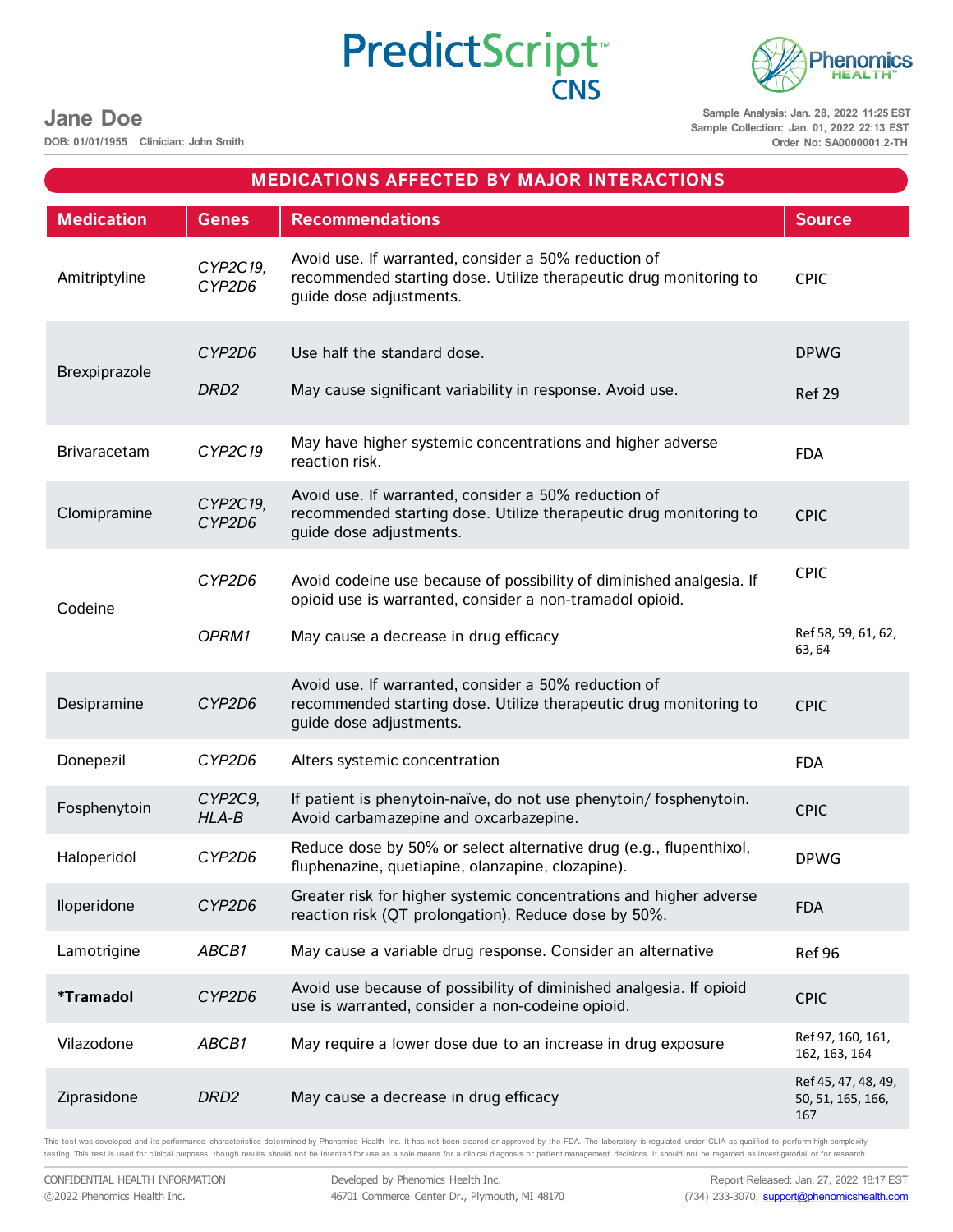**DOB: 01/01/1955 Clinician: John Smith**

**Sample Analysis: Jan. 28, 2022 11:25 EST Sample Collection: Jan. 01, 2022 22:13 EST Order No: SA0000001.2-TH**

**Phenomics HEALTI** 

| Amphetamine   | CYP2D6               | May affect systemic concentrations and adverse reaction risk.<br>Consider lower starting dosage or use alternative agent.                                                                                                                                                                                                                                                                                                                                                                                                                                                                              | <b>FDA</b>            |
|---------------|----------------------|--------------------------------------------------------------------------------------------------------------------------------------------------------------------------------------------------------------------------------------------------------------------------------------------------------------------------------------------------------------------------------------------------------------------------------------------------------------------------------------------------------------------------------------------------------------------------------------------------------|-----------------------|
| *Aripiprazole | CYP2D6               | Reduce maximum dose to 10 mg/day or 300mg/month (67% of the<br>maximum recommended dose).                                                                                                                                                                                                                                                                                                                                                                                                                                                                                                              | <b>DPWG</b>           |
| Atomoxetine   | CYP2D6               | CHILD: Initiate with a dose of 0.5 mg/kg/day and if no clinical<br>response and in the absence of adverse events after 2 weeks,<br>consider a proportional dose increase. If unacceptable side effects<br>are present at any time, consider a reduction in dose.<br>ADULT: Initiate with a dose of 40 mg/day and if no clinical<br>response and in the absence of adverse events after 2 weeks<br>increase dose to 80 mg/day. If response is inadequate after 2<br>weeks consider a proportional dose increase. If unacceptable side<br>effects are present at any time, consider a reduction in dose. | <b>CPIC</b>           |
| Doxepin       | CYP2C19,<br>CYP2D6   | Avoid use. If warranted, consider a 50% reduction of<br>recommended starting dose. Utilize therapeutic drug monitoring to<br>guide dose adjustments.                                                                                                                                                                                                                                                                                                                                                                                                                                                   | <b>CPIC</b>           |
| Galantamine   | CYP2D6               | Results in higher systemic concentrations. Titrate dosage based on<br>tolerability.                                                                                                                                                                                                                                                                                                                                                                                                                                                                                                                    | <b>FDA</b>            |
| Hydrocodone   | CYP2D6               | Use label recommended age- or weight-specific dosing. If no<br>response and opioid use is warranted, consider non-codeine and<br>non-tramadol opioid.                                                                                                                                                                                                                                                                                                                                                                                                                                                  | <b>CPIC</b>           |
| Amphetamine   | DRD <sub>2</sub>     | May affect systemic concentrations and adverse reaction risk.<br>Consider lower starting dosage or use alternative agent.                                                                                                                                                                                                                                                                                                                                                                                                                                                                              | <b>FDA</b>            |
| Lithium       | CACNA <sub>1</sub> C | May cause an increased risk of adverse drug reaction. Avoid use                                                                                                                                                                                                                                                                                                                                                                                                                                                                                                                                        | Ref 17, 22, 24,<br>28 |
| Nortriptyline | CYP2D6               | Avoid use due to potential for side effects. Consider alternative<br>drug not metabolized by CYP2D6 (e.g., escitalopram). If a<br>nortriptyline is warranted, consider a 50% reduction of<br>recommended starting dose. Utilize therapeutic drug monitoring to<br>quide dose adjustments.                                                                                                                                                                                                                                                                                                              | <b>CPIC</b>           |
| Oxcarbazepine | $HLA-B$              | If patient is oxcarbazepine naïve, do not use oxcarbazepine.                                                                                                                                                                                                                                                                                                                                                                                                                                                                                                                                           | <b>CPIC</b>           |
| Perphenazine  | CYP2D6               | Greater risk of side effects due to higher drug concentrations                                                                                                                                                                                                                                                                                                                                                                                                                                                                                                                                         | <b>FDA</b>            |
|               |                      |                                                                                                                                                                                                                                                                                                                                                                                                                                                                                                                                                                                                        |                       |

**Medication Genes Recommendations Source**

**MEDICATIONS AFFECTED BY MODERATE INTERACTIONS**

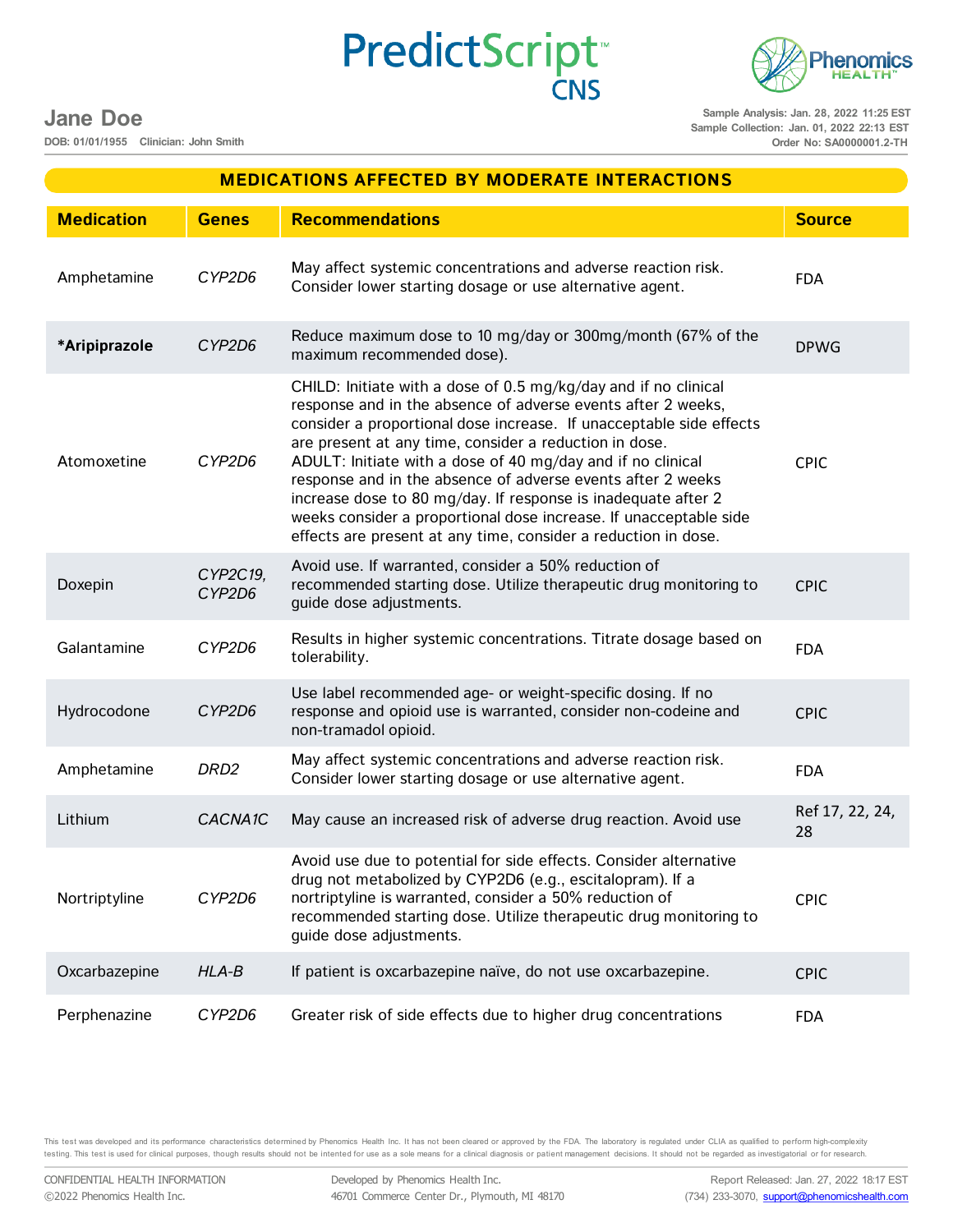**Phenomics HEALTI Sample Analysis: Jan. 28, 2022 11:25 EST**

### **Jane Doe**

**DOB: 01/01/1955 Clinician: John Smith**

**Sample Collection: Jan. 01, 2022 22:13 EST Order No: SA0000001.2-TH**

| <b>MEDICATIONS AFFECTED BY MODERATE INTERACTIONS</b> |                  |                                                                                                                                                                                             |                            |
|------------------------------------------------------|------------------|---------------------------------------------------------------------------------------------------------------------------------------------------------------------------------------------|----------------------------|
| <b>Medication</b>                                    | <b>Genes</b>     | <b>Recommendations</b>                                                                                                                                                                      | <b>Source</b>              |
| Sertraline                                           | CYP2C19<br>HTR2A | Initiate therapy with recommended starting dose (25mg/d or<br>50mg/d, depending on age and indication).<br>May cause an increased risk of adverse drug reaction. Consider an<br>alternative | <b>CPIC</b><br>Ref 6, 8, 9 |
| Valproic Acid                                        | CPS1             | May cause an increased risk of severe adverse drug reaction.<br>Avoid use                                                                                                                   | <b>Ref 20</b>              |
| Venlafaxine                                          | CYP2D6           | Select alternative drug not predominantly metabolized by CYP2D6<br>(e.g., escitalopram) or reduce the dose and monitor patient's<br>plasma metabolite level.                                | <b>DPWG</b>                |
| Vortioxetine                                         | CYP2D6           | Greater risk of higher systemic concentrations.<br>The maximum recommended dose is 10 mg/d.                                                                                                 | <b>FDA</b>                 |

PredictScript<sup>\*</sup>

This test was developed and its performance characteristics determined by Phenomics Health Inc. It has not been cleared or approved by the FDA. The laboratory is regulated under CLIA as qualified to perform high-complexity testing. This test is used for clinical purposes, though results should not be intented for use as a sole means for a clinical diagnosis or patient management decisions. It should not be regarded as investigatorial or for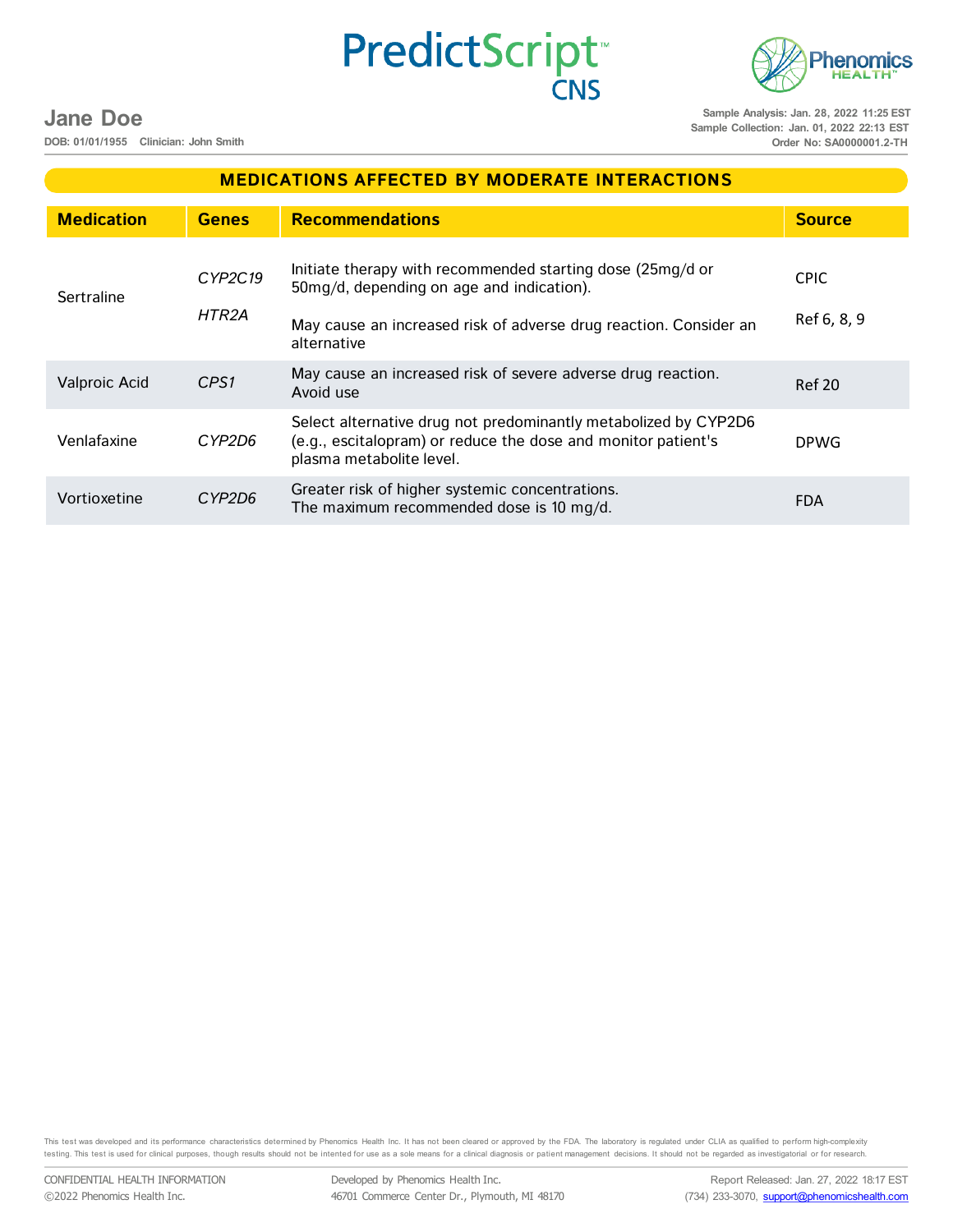# **PredictScript CNS**



**Sample Analysis: Jan. 28, 2022 11:25 EST Sample Collection: Jan. 01, 2022 22:13 EST Order No: SA0000001.2-TH**

### **Jane Doe**

**DOB: 01/01/1955 Clinician: John Smith**

# **Gene Genotype Phenotype** *ABCB1* A/A, A/A, A/A Normal Function *ADRA2A* rs1800544 C/C Decreased Function **BDNF** BONF **BONF BONF C**/C **Normal Function CACNA1C CACNA1C G/G, G/G Normal Function COMT** rs4680 rs4680 A/A Decreased Function *CPS1* Normal Function **CPS1** *CYP1A2* \*1/\*1 Normal Function *CYP2B6* \*1/\*1 Normal Function *CYP2C9* \*1/\*1 Normal Function *CYP2C19* \*1/\*1 Normal Function *CYP2D6* rs1135840, rs16947 2N \*1/\*2 Increased Function *CYP3A4* \*1/\*1 Normal Function *CYP3A5* \*1/\*1 Normal Function **DRD2 DRD2 T/T** Normal Function *GRIK1* C/C Normal Function *GRIK4* rs1954787 C/C Increased Function *HLA-A* rs1061235 \*31:01 Increased Risk *HLA-B* rs10484555, rs144012689 \*15:02 Increased Risk *HTR2A* C/C, G/G, C/C, C/C, G/G, C/C,<br>C/C, G/G, G/G Normal Function *HTR2C* C/C, C/C Normal Function *MC4R* C/C Normal Function **OPRM1 rs1799971 G/G** Decreased Function *UGT1A1* rs35350960 \*27/\*27 Decreased Function *UGT2B15* \*1/\*1 Normal Function **PA T I E N T G E N E T I C S**

This test was developed and its performance characteristics determined by Phenomics Health Inc. It has not been cleared or approved by the FDA. The laboratory is regulated under CLIA as qualified to perform high-complexity testing. This test is used for clinical purposes, though results should not be intented for use as a sole means for a clinical diagnosis or patient management decisions. It should not be regarded as investigatorial or for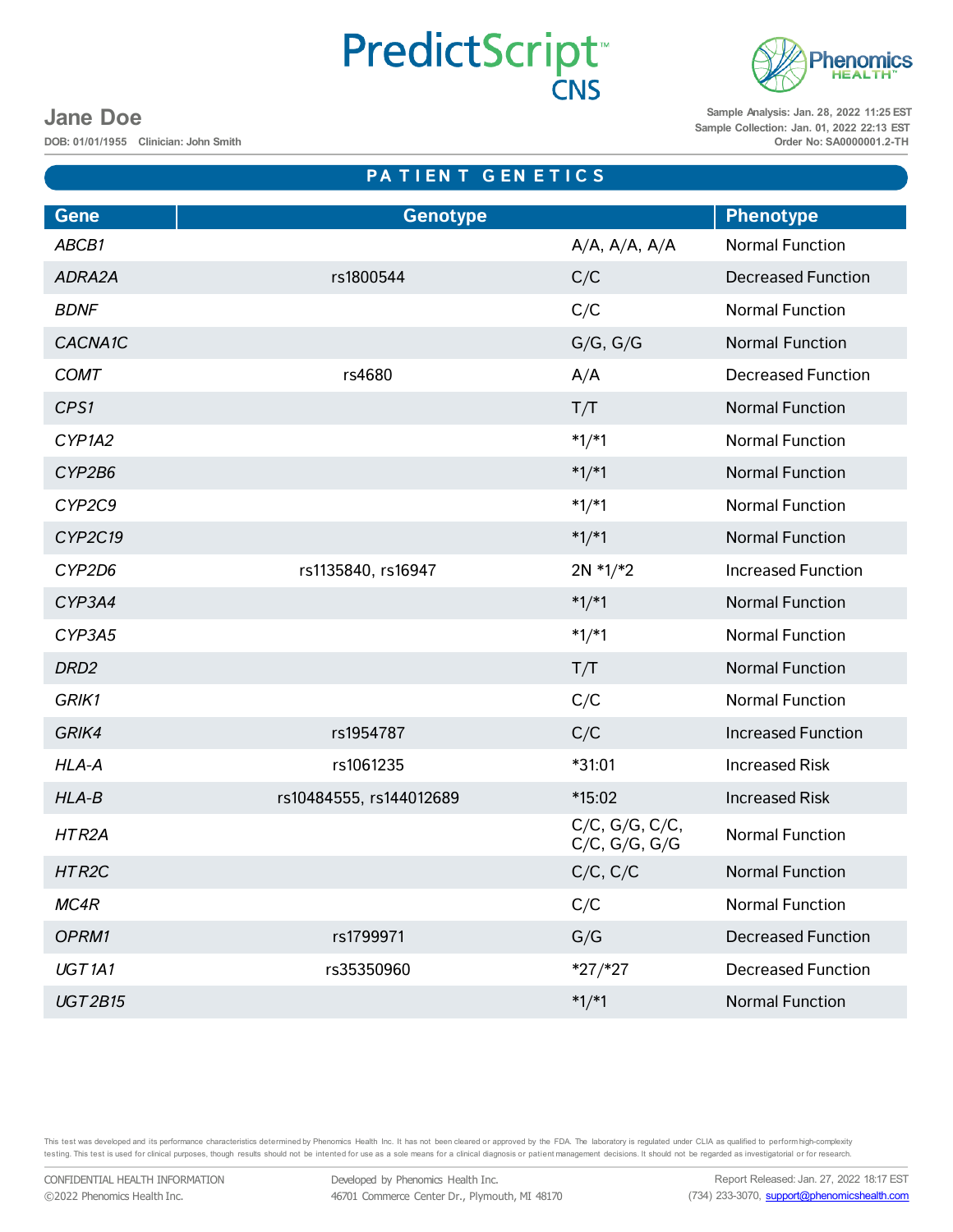



**DOB: 01/01/1955 Clinician: John Smith**

**Sample Analysis: Jan. 28, 2022 11:25 EST Sample Collection: Jan. 01, 2022 22:13 EST Order No: SA0000001.2-TH**

### **T E S T P A N E L I N F O R M A T I O N**

The PredictScript™ diagnostic assay is based on evidence from clinical trials and scientific literature. Detailed information about references is available upon request, and from [www.phenomicshealth.com/references.](http://www.phenomicshealth.com/references) Results from studies of the genetic basis of drug response variation and adverse drug events have been examined in hundreds of thousands of curated patient samples and updated based on measures of scientific and clinical validity. In parallel, ongoing pharmacometabolomic analyses from the Company's proprietary PrecīsMed® diagnostic platform can help power improvements in accuracy and inform the validation of the PredictScript™ assay.

Primary information on single nucleotide polymorphisms (SNPs), copy number variants (CNVs), and other genome variants were referenced from clinical significance Reference SNP reports of the National Center for Biotechnology Information (NCBI), National Library of Medicine (NLM), and National Institutes of Health (NIH)9. These include results from the Human Genome Variation Society<sup>10</sup>, the reference genome browser of the University of California Santa Cruz<sup>11</sup>, and the Clinical Genome consortium<sup>5</sup>.

Genotypes specified by rsID numbers are informed by the NCBI of the NIH and, where applicable, star (\*) alleles as described on Phenomics Health Inc. web portal. All genotype data are translated from star allele nomenclature into rsID numbers, based on standards used in clinical genetics<sup>6,7</sup>. Star alleles are also provided to increase usability; however, star allele haplotypes and diplotypes were derived based on patients of European ancestry and may not be applicable to all patients. Assignment of variants to specific genes is provided for reference only, as polymorphisms located in a specified gene may not always be indicative of the function of the gene in which it is located.

The following genetic variants are evaluated in this test: CYP1A2 (rs762551, rs2069514, rs12720461, rs35694136, rs2069526, rs72547511, rs72547513, rs11631198, rs2093434, rs2470890, rs2134688. rs3818740); CYP2B6 (rs2279343, rs3745274, rs28399499, rs11083595, rs8109525, rs2054675); CYP2C9 (rs1799853, rs1057910, rs56165452, rs28371686, rs9332131, rs7900194, rs28371685, rs9332239); CYP2C19 (rs4244285, rs4986893, rs28399504, rs56337013, rs12248560, rs77957608, rs61886222); CYP2D6 (rs28371706, rs1065852, rs1135840, rs16947, rs3892097, rs769258, rs5030862, rs201377835, rs5030867, rs765776661, rs5030656, rs35742686, rs72549353, rs5030655, rs774671100, rs1080985, rs59421388, rs28371725); CYP3A4/CYP3A5 (rs2740574, rs35599367, rs776746, rs10264272, rs17161937, rs41303343); ABCB1 (rs1128503, rs2032582, rs1045642); ADRA2A (rs1800544); BDNF (rs6265); CACNA1C (rs3819536, rs2007004); COMT (rs4680); CPS1 (rs715); DRD2 (rs1799978); GRIK1 (rs2832407); GRIK4 (rs1954787, rs12800734); HLA-A (rs1116221, rs2523979, rs1061235); HLA-B (rs10484555, rs144012689); HTR2A (rs6311, rs6305, rs9316233, rs2770296, rs6313, rs6314); HTR2C (rs3813929, rs518147); MC4R (rs489693); OPRM1 (rs1799971); UGT1A1 (rs4148323, rs35350960 rs887829); and UGT2B15 (rs1902023).

This test does not provide medical advice and is not approved by the U.S. Food & Drug Administration (FDA). Information on pharmacogene variants specified by the FDA $^{1,2}$ , Clinical Pharmacogenetics Implementation Consortium (CPIC)<sup>3</sup>, and Dutch Pharmacogenetics Working Group (DPWG) of the European Medicines Agency<sup>4</sup>, including genes involved in absorption, distribution, metabolism, and excretion (ADME), are sourced from Sequence2Script<sup>12</sup>. Further information provided by this test may be based on Phenomics Health's interpretation of scientific literature and the pharmacokinetic and pharmacodynamic properties of drugs sourced outside of Sequence2Script. The information provided in this report is believed to be current, accurate, and consistent with available scientific literature and the described research. This information may not necessarily be clinically validated for any specific patient population. The pharmacogenomic technology and report is used to support clinical decisions. The healthcare professional directly managing the patient's care is responsible for all decisions made regarding said patient's care, including prescribing decisions made with consideration for the patient's genetic information.

This test was performed by a lab with CLIA #23D2194915 and approved by the Laboratory Director Srinivas Narayan, Ph.D.

This test was developed and its performance characteristics determined by Phenomics Health Inc. It has not been cleared or approved by the FDA. The laboratory is regulated under CLIA as qualified to perform high-complexity testing. This test is used for clinical purposes, though results should not be intended for use as a sole means for a clinical diagnosis or patient management decisions. It should not be regarded as investigational or for